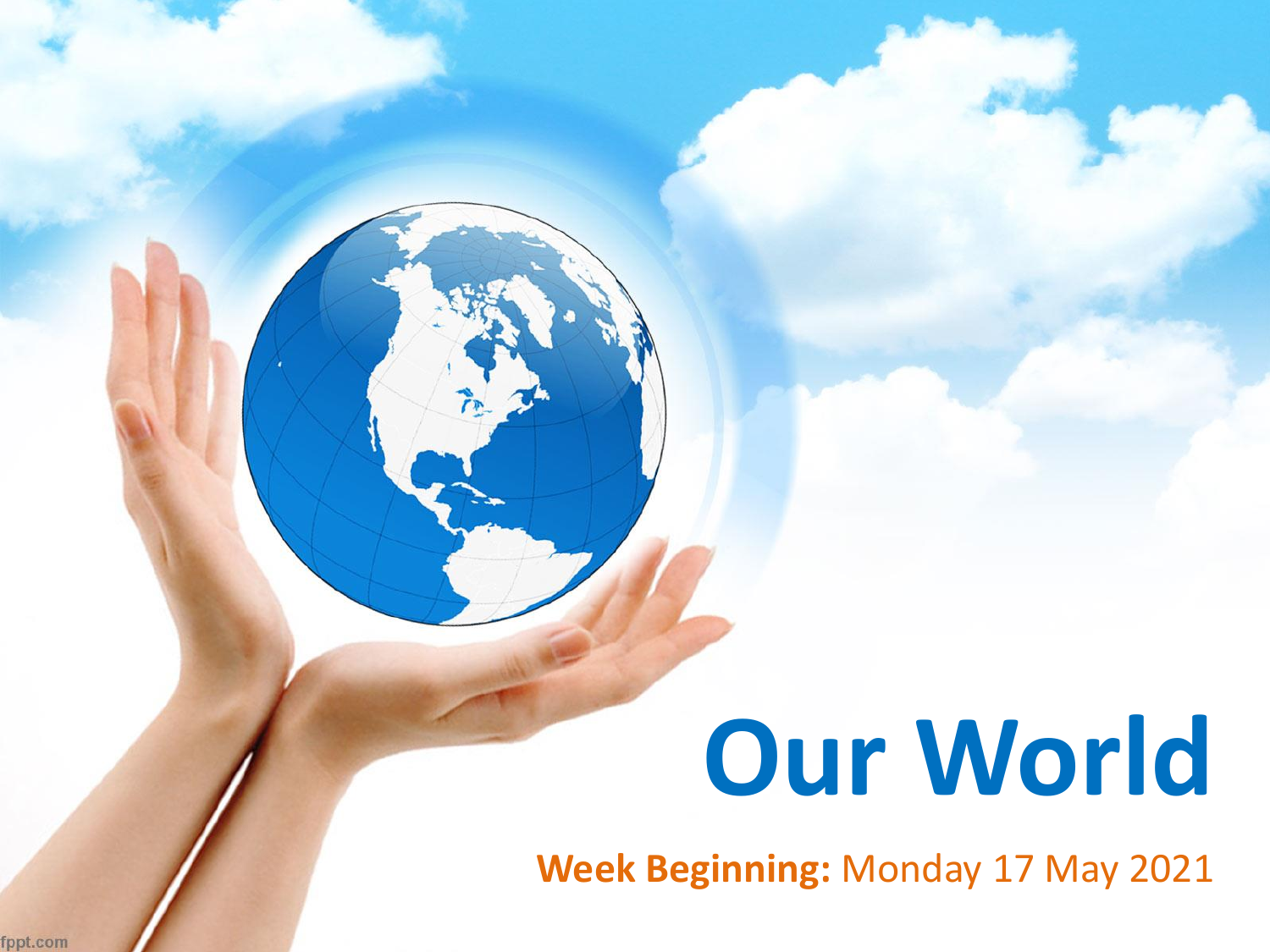**This Week in Our World…**

This week the focus of **'Our World'** is Mental Health Awareness Week which was last week, 10 – 16 May 2021.

However, Mental Health is a focus that is ongoing at WPS and it is a good time to discuss it and think about how we all are, especially after such an unusual year.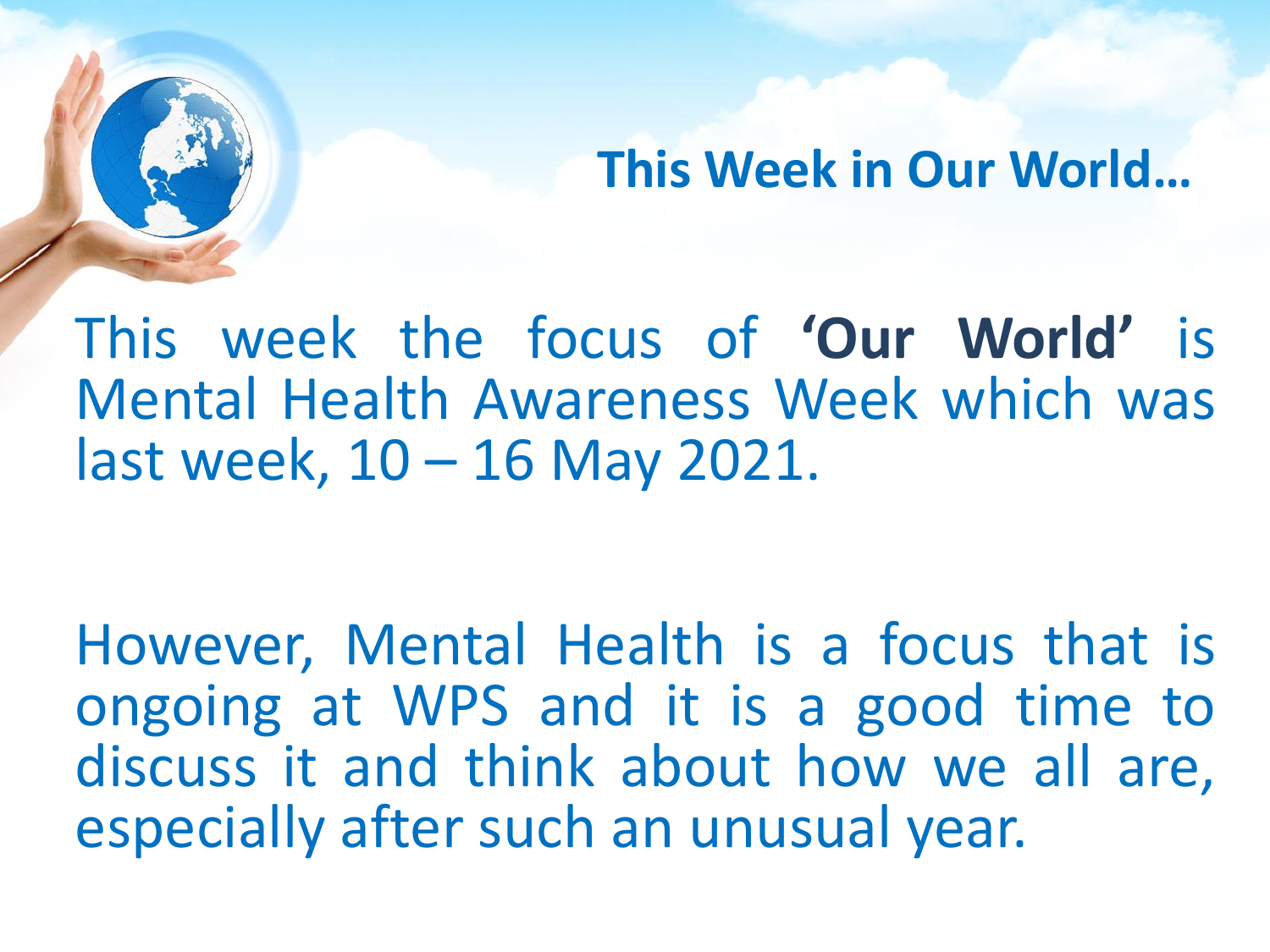

The theme this year is nature and the environment and how connecting with nature can help our mental health and wellbeing.

## Watch  $\overline{\circ}$  :

<https://www.youtube.com/watch?v=TdDioDtjkis&t=111s>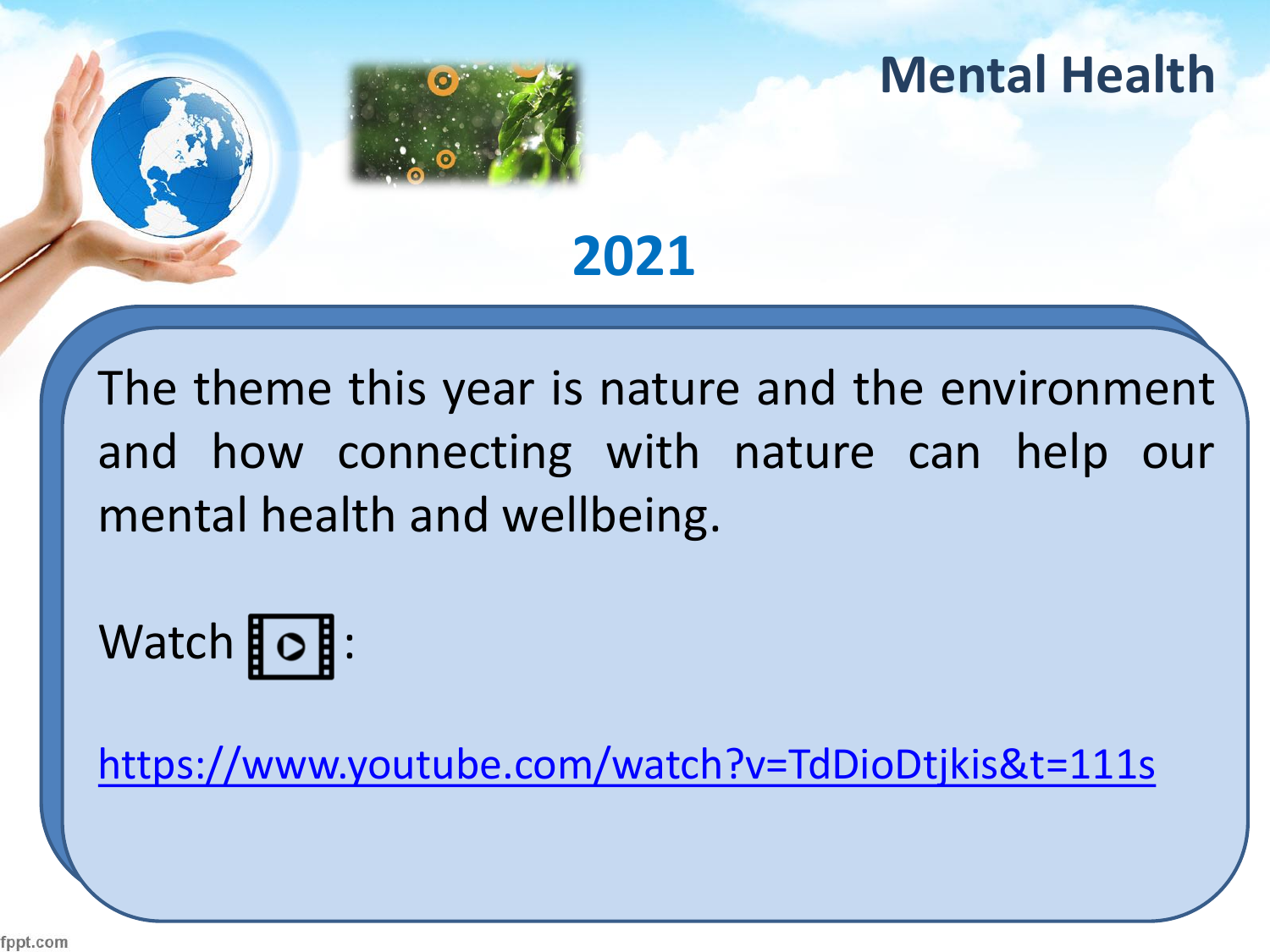#### **Mental Health**

#### **2021**

Have a discussion as a class about what you already do outside that relates to nature and what you would like to do to help your mental health and wellbeing. If time and the weather allows, go for a walk around the running track and take in the nature around you.

# Watch  $\overline{\text{O}}$ .

<https://www.bbc.com/ownit/curations/mental-health-awareness-week-2021>

**(click on the Plant a seed for your mind clip)**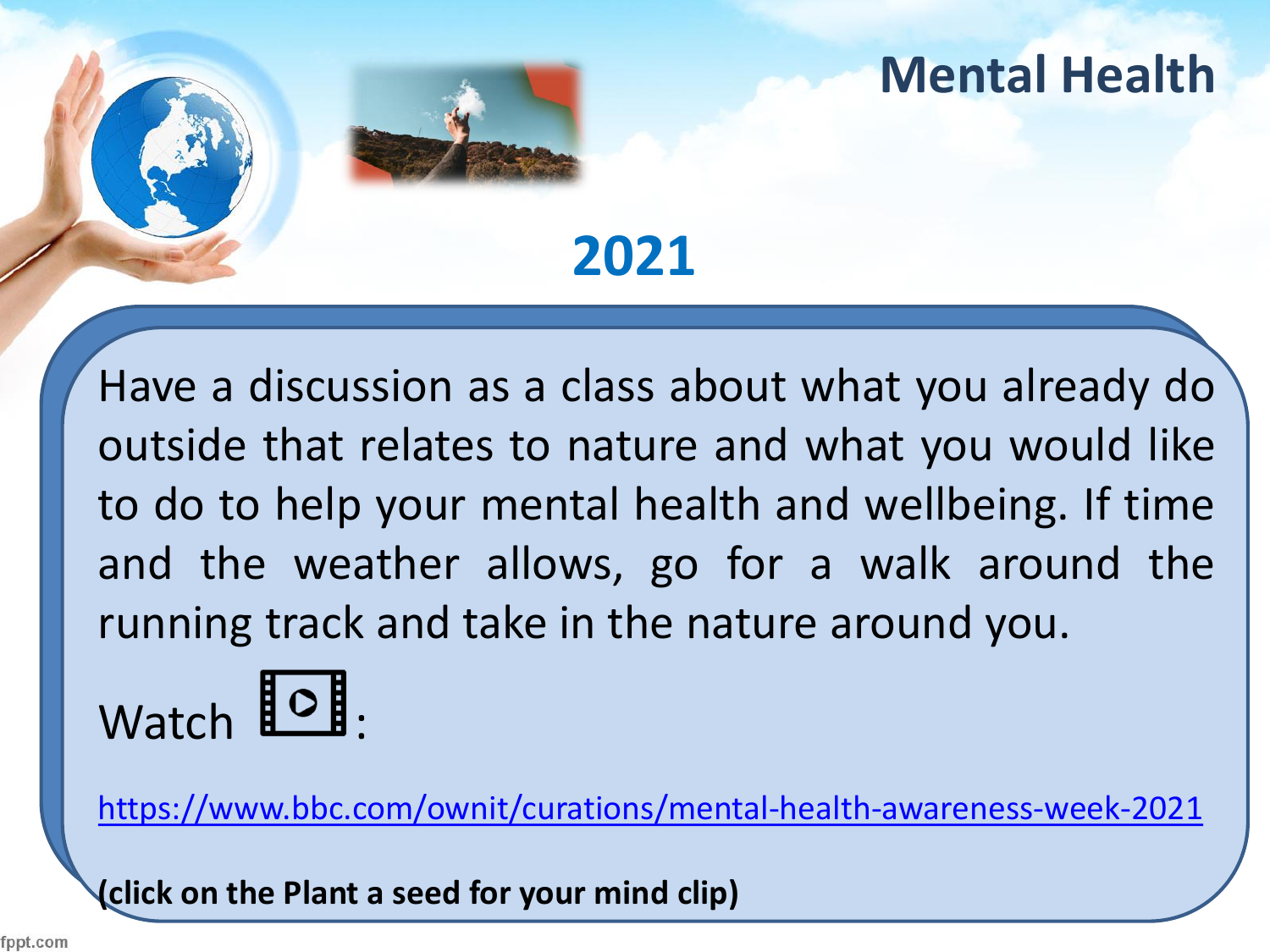

#### **Article of the Week**

### **Article 19**

**Continuing our Rights Respecting work and looking at different Articles, this week's article links with keeping children safe**

#### **Article 19 – protection from violence, abuse and neglect**

Governments must do all they can to ensure that children are protected from all forms of violence, abuse, neglect and bad treatment by their parents or anyone else who looks after them.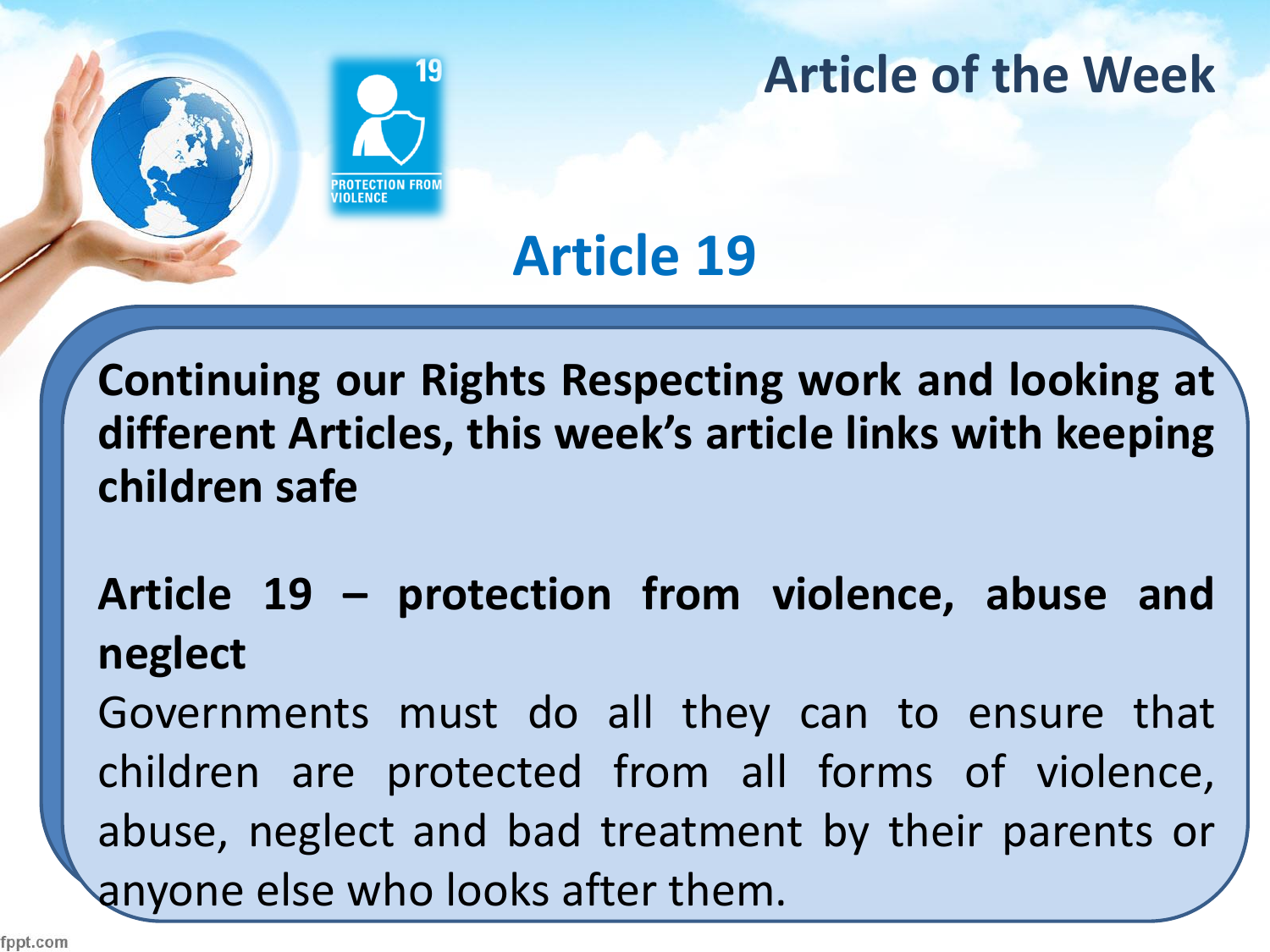

#### **Article of the Week**

### **Article 19**

#### **Activity:**

We talk about 'trusted adults' in school. Write a list of words or phrases about what trust feels like and looks like to you.

As part of Creative Arts Week, use some of your ideas to make a piece of art or write a poem about trust. You could mention Article 19.